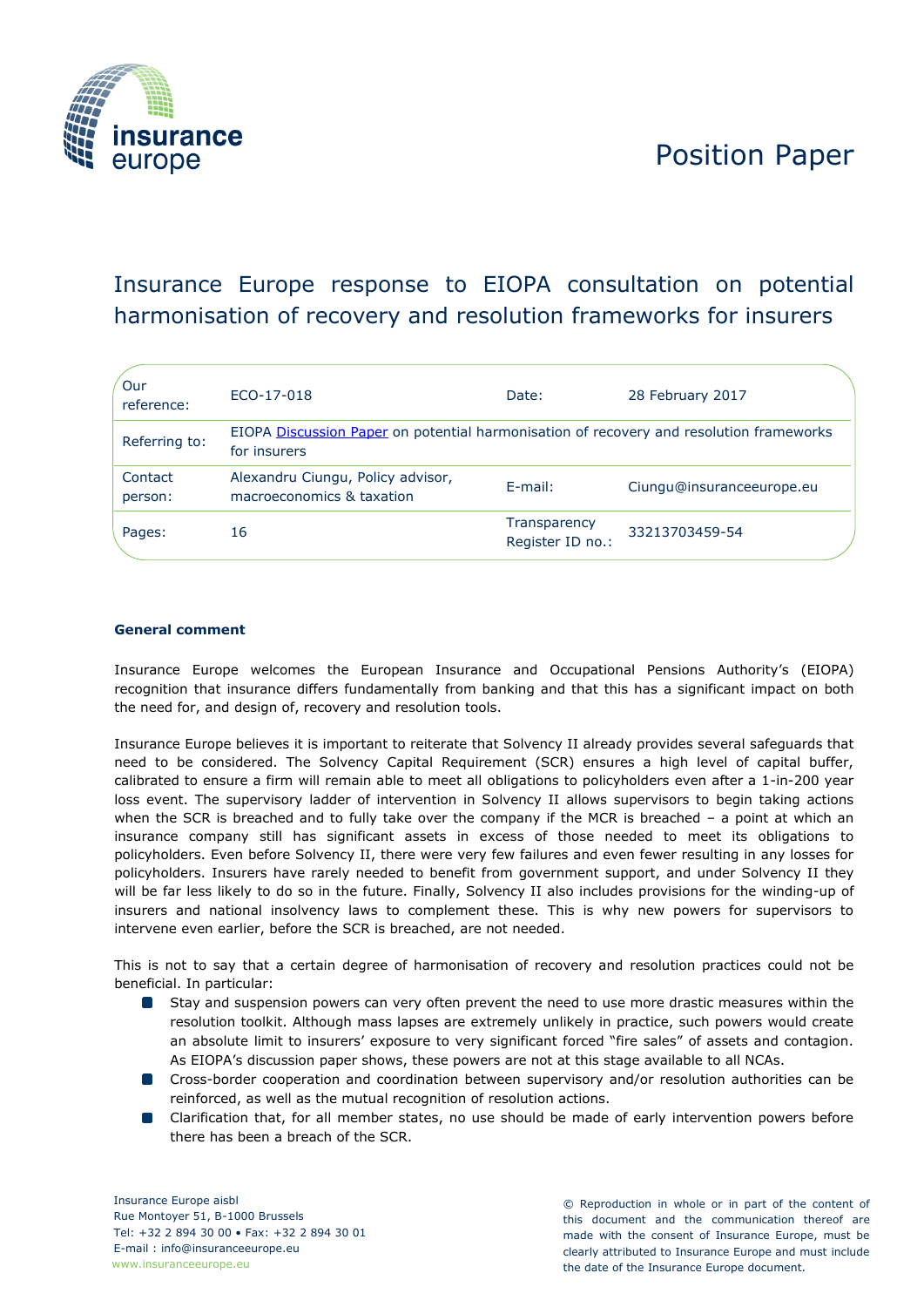

But Insurance Europe believes such measures can also be introduced in the absence of a harmonised framework for recovery and resolution at EU level.

More generally, Insurance Europe would point out that:

- **The traditional insurance business has proven extremely resilient to business cycle fluctuations in the** past, as evidenced by the fact that insurers weathered the recent financial crisis quite well. Very limited government support was necessary, as EIOPA notes.
- **Insurance failures are rare and do not affect other insurers or the payments system. Should an** insurer fail, there is also no convincing evidence of a lack of substitutability of products that would justify the introduction of additional measures.
- Unlike in banking, insurers do not fail suddenly as insurers' liabilities crystallise gradually over time, allowing for a structured wind-down, so that policyholders are unlikely to be left without cover. In addition, insurance liabilities are largely independent of each other, and are not 'callable' on demand since an insurance liability occurs at a specified point in time or following a pre-defined, insured event. Hence, systemic risk is significantly lower in insurance than in banking.
- **The unique characteristics of the insurance business model stand in clear contrast to those of banks;** resolution approaches should closely reflect that. The key difference between a bank's resolution and an insurer's resolution is that the latter can be managed over an extended period. There is no need to rush into resolution, particularly because doing so could generate avoidable losses for policyholders.

## **Summary of Insurance Europe's response**

- At this stage, it is not demonstrated that normal insolvency procedures would be unsuitable to deal with insurance failures or that existing powers and tools have been inadequate.
- Given the absence of compelling evidence that would support changing existing frameworks, Insurance Europe believes that any potential harmonisation could only be principle-based. A harmonised framework on recovery and resolution for insurers should be developed to the extent European regulation like Solvency II is insufficient.
- Should a recovery and resolution framework be introduced, all insurers regulated under Solvency II should be in scope, subject to the proportionality principle. Exercising the proportionality principle is paramount to limit the scope to undertakings for which the application of the corresponding building block would provide a tangible benefit.
- $\blacksquare$ Insurance Europe also finds it important that any legal framework is clear enough to provide sufficient legal certainty. Conditions, possible triggers and tools should therefore be clearly defined in the legal framework, but there should be room for flexibility in the *application* of the rules in order to achieve the optimal outcome.
- Portfolio transfers, run-offs and normal corporate restructuring and insolvency proceedings have all proven appropriate in the past to deal with the vast majority of insurer failures, as EIOPA recognises. Therefore, more effort must be invested to provide a rationale for why a complement to these tools is required and to whom the amended framework should apply.
- **P** Pre-emptive recovery planning should only be considered for insurers where it would provide a tangible benefit, as determined by the relevant supervisory authority. When a pre-emptive recovery plan is required, it should be seen as an extension of the ORSA and could therefore find its base in the ORSA (and elements like the medium-term capital management plan and contingency plans).
- **In terms of scope and purpose, there must be a clear distinction between recovery plans and** resolution plans. Both planning requirements should be applied in a proportionate manner, with due consideration of the results from ORSA and stress tests.
- **IDED** Insurance Europe believes that there is no justification for the use of early intervention powers unless there has been a breach of SCR or MCR. In all cases, the exercise of powers must be limited by proportionality considerations. Solvency II (through the ladder of supervisory intervention) already enables supervisors to step in when there is an imminent risk that capital requirements are breached. Further anticipating regulatory intervention is hardly justifiable in terms of proportionality and would undermine a cornerstone of Solvency II crisis management. EIOPA should clearly state which are the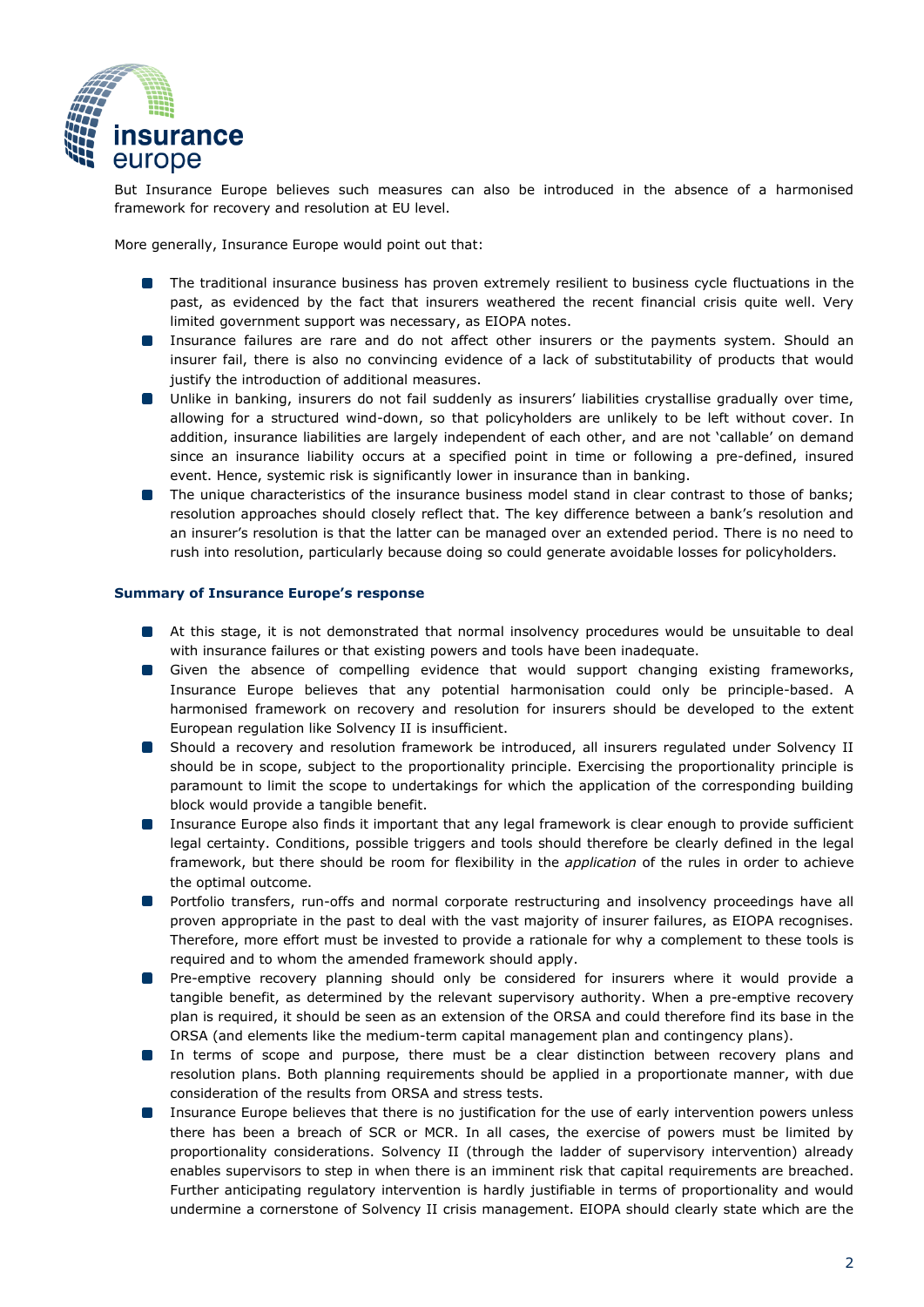

situations that would justify early intervention and explain why the ladder of intervention provided by Solvency II would not suffice to deal with them.

- **Resolution should be a measure of last resort, which should only be employed once all recovery** options have been exhausted. Entry into resolution should not occur before the insurer has reached the point of non-viability. On the other hand, entry into resolution could be necessary before an insurer is balance sheet insolvent, if a formal "wind-up" would yield suboptimal outcomes for policyholder protection and continuity of cover. The focus of resolution should in any case be on those actions that are necessary where the firm is no longer viable and actions provided for in Solvency II are deemed insufficient.
- **In Insurance Europe's view, resolution powers need to be well-defined and targeted, so as to avoid** forcing resolution authorities into taking sub-optimal actions. Run-offs and portfolio transfers are sufficient to deal with the large majority of insurance failures. Therefore, these should be the most preferred tools and authorities should clearly explain when using more intrusive tools why run-off or portfolio transfers are not sufficient to meet the objectives of resolution.
- **Applying the bail-in tool in an insurance context would not be appropriate. Any such tool should be** based on existing local corporate restructuring legislation. If authorities are looking to adjust creditor liabilities, as with writing down policy benefits, corporate restructuring arrangements already exist and they require creditor and court agreement.
- Policyholders should be in scope of bail-in through ordinary corporate restructuring arrangements only as a measure of last resort, given the invasiveness of this resolution tool. In any case, the principle of No Creditor Worse Off than in Liquidation (NCWOL) should apply.
- **IDED** Insurance Europe agrees with the concept of cooperation agreements and believes that cooperation and coordination between relevant supervisors and resolution authorities within the EEA and third countries is important.

## **Answers to consultation questions**

Q1) Do you consider the arguments in favour or against a harmonised recovery and resolution framework, as identified and analysed in this chapter, exhaustive?

Q2) In your view, are there any other arguments in favour or against a harmonised recovery and resolution framework which should be considered? If yes, please provide an explanation for the arguments.

Insurance Europe agrees with EIOPA's analysis and conclusion that, at this stage, it is not demonstrated that normal insolvency procedures would be unsuitable to deal with insurance failures, and that it has not been demonstrated that existing powers and tools have been inadequate.

Given the absence of compelling evidence that would support changing existing frameworks, Insurance Europe believes that any potential harmonisation could only be principle-based. We also note that EIOPA's suggestion of a minimum harmonised framework would not address the challenge of inconsistent implementation across Member States. It would also be prudent to defer action at a European level in order to allow for the consideration of IAIS' work on recovery and resolution.

Insurance Europe wishes to highlight that Solvency II already includes certain requirements in terms of recovery: recovery plan in case of non-compliance with the SCR, finance scheme in case of non-compliance with the MCR and supervisory powers in deteriorating financial conditions. Therefore, requiring pre-emptive recovery plans from all insurers regulated under Solvency II without applying the proportionality principle would needlessly place a significant and disproportionate regulatory burden.

As a principle, a harmonised framework on recovery and resolution for insurers should be developed only to the extent existing European regulation like Solvency II is shown to be insufficient, ideally through a gap analysis which Insurance Europe sees as important to drawing well-informed conclusions. Consequently, if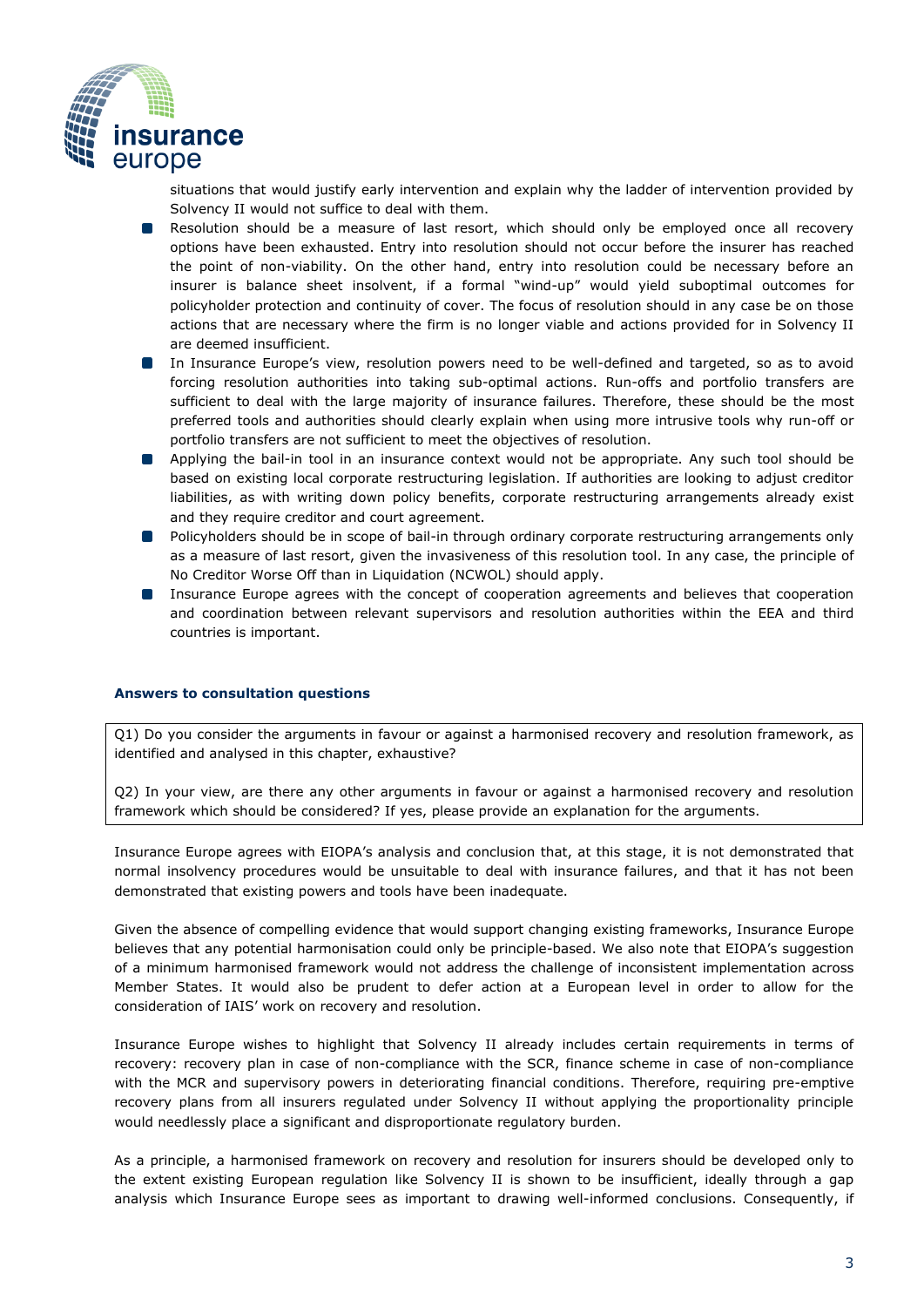

such an exercise reveals deficiencies, any new framework should focus on necessary supplements and be fully compatible with Solvency II. It would also need to be supported by good cooperation between supervisory and/or resolution authorities.

Furthermore, and as highlighted by EIOPA, very few insurers received public support during the financial crisis. In an insurance context, resolution mechanisms are most often based on run-off and portfolio transfer mechanisms and the need for public support is much lower than in the banking sector. This is primarily because insurers' resolution does not need to lead to saving the insurance company (unlike in banking), but rather to the protection of policyholders' rights (i.e. saving the insurance portfolio). Recapitalisations are therefore less common in insurance than in banking.

Insurance Europe welcomes EIOPA's recognition in section 3.2.2 (A) that risks in insurance are very different than in banking and would encourage EIOPA to carry this assessment into further detail so as to ensure that any resolution tools are appropriate for insurers and not simply transposed from banking resolution rules.

EIOPA states that the existing fragmented landscape of national recovery and resolution frameworks could cause significant impediments to the resolution of insurers, particularly cross-border groups. For the crossborder elements/activities of an insurer, rules at EU level could be appropriate, but without making a distinction between local versus cross-border insurers. Insurance Europe notes that the only appropriate measure EIOPA identifies in the Discussion Paper for cross-border groups is cooperation and coordination. This is something which the college of supervisors should be well-placed to do.

Concerning cross-border business, Insurance Europe would like to point out that, contrary to what is stated by the Discussion Paper, gross written premiums written by subsidiaries represents national business, whereas gross written premiums written via FoS/FoE in host markets is cross-border business. One of the reasons given in favour of a harmonised framework for insurance recovery & resolution is that 29% of gross written premium is regarded cross-border business. As mentioned above, gross premium written by subsidiaries does not account for cross-border business. The effective cross-border business, corrected by the share of the subsidiaries of 25%, only amounts to 5% (paragraph 115 in the Discussion Paper).

Further aspects of Solvency II, such as group supervision, are regularly evaluated by the European Commission (see Article 242 of Solvency II). In the interest of coherent supervision any need for change should be profoundly examined and discussed. By no means should there be further and isolated initiatives.

Any potential recovery and resolution plan requirements should take proper account of pre-existing recovery and resolution plans crafted at the group-wide / parent level. Consideration should also be given to what the College can do to prepare itself for such an eventuality. When looking at recovery and resolution plans, it can be difficult for an insurer to predict how a supervisor might behave.

# Q3) What is your view on the proposed building blocks for recovery and resolution?

The building blocks considered by EIOPA reflect different phases in which crisis management measures are envisaged. Clear criteria to identify these phases are necessary for harmonisation and the measures taken should be adequate to the stage of the crisis. Significant interventions — like removal of members of the management body  $-$  in the early intervention phase would be inappropriate. It is also unclear how to separate resolution from winding up and liquidation, since both require the non-viability of the insurer.

While there is merit in intervening sufficiently early to prevent the escalation of financial difficulties for an insurer, Insurance Europe has strong concerns regarding building block 2 – early intervention. The Solvency II ladder of supervisory intervention already provides for intervention points while the insurer is still sufficiently capitalised. Additional early interventions could negatively impact the reputation/value of an insurer in a manner that could exacerbate the difficulties it faces. The use of additional early intervention tools could risk the unnecessary destruction of both shareholder and policyholder value.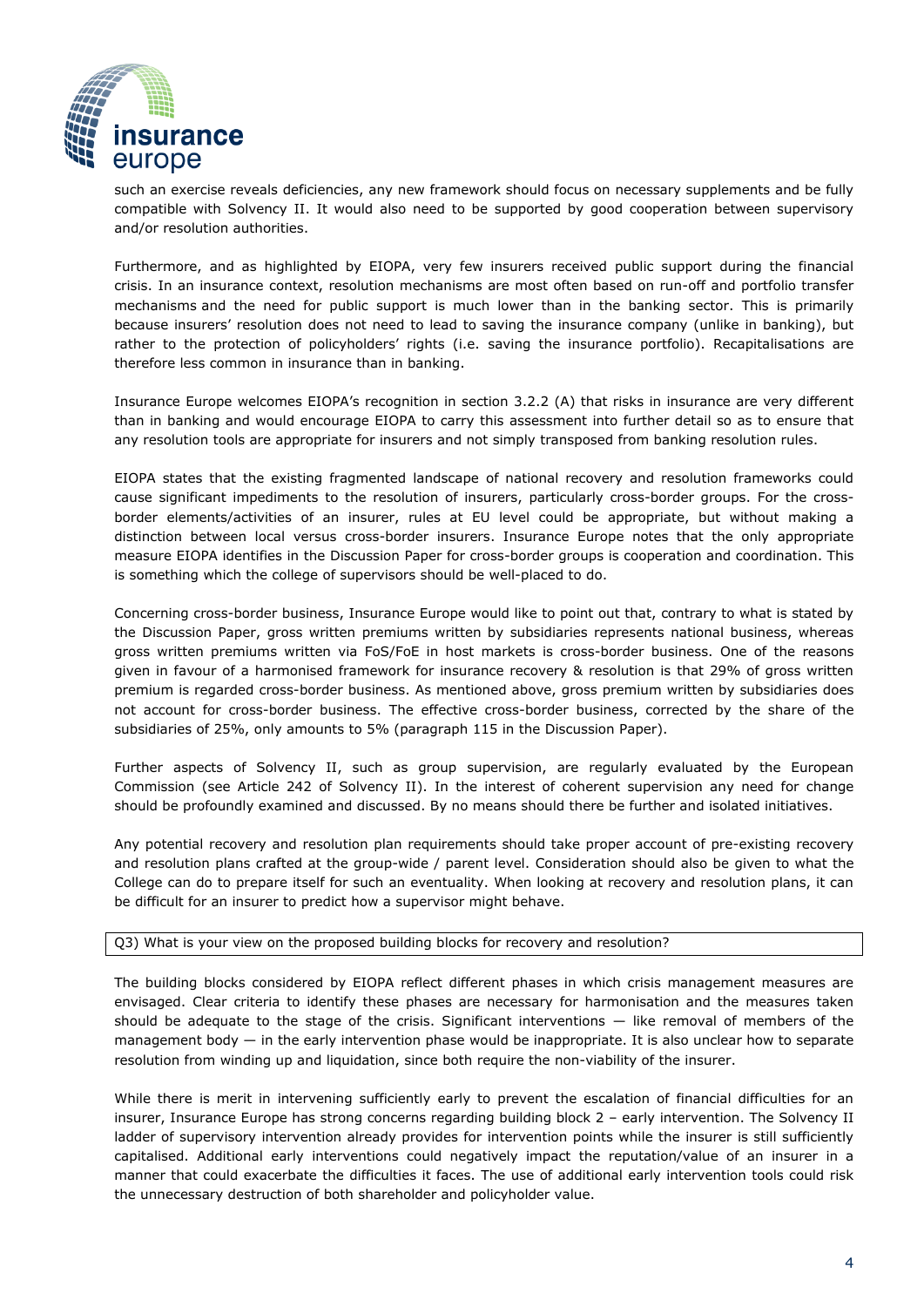

The Discussion Paper states that in some situations early intervention may be needed before the breach of regulatory capital requirements to avoid the escalation of financial problems but does not present any further justification of this. Insurance Europe believes that EIOPA should clearly state which are the situations that would justify early intervention and explain why the ladder of intervention provided by Solvency II would not suffice to deal with them. Insurance Europe believes that it would be extremely difficult to justify giving supervisors the ability to take management decisions for an insurer which is still viable.

In addition, the responsibility for recovery measures should rest with the insurer rather than the supervisor. The introduction of early intervention would otherwise create a new intervention level and, therefore, an extra level of regulatory interference.

Regarding building block 4, Insurance Europe generally believes that a better working cooperation and coordination between relevant national and foreign authorities (achievable without introducing additional regulation) is important. Especially in a cross-border context (FoS) a strong cooperation between home and host supervisory authorities is essential to guarantee a level playing field on the markets concerned.

Q4) Should additional building blocks be considered? If yes, what should these building blocks be?

No further building blocks are needed.

Q5) What is your view on the scope of a recovery and resolution framework?

Should a recovery and resolution framework be introduced, all insurers regulated under Solvency II should be in scope subject to the proportionality principle. In adopting a proportionate approach, Insurance Europe would envisage that recovery and resolution plans would not be necessary for many insurers and that the framework should not be unnecessarily burdensome for those insurers to which it would apply.

Portfolio transfers, run-offs and normal corporate restructuring and insolvency proceedings have all proven appropriate in the past to deal with the vast majority of insurer failures, as EIOPA recognises. Therefore, more effort must be invested to provide a rationale for why a complement to these tools is required and to whom the amended framework should apply.

Regarding the inclusion of branches within scope, Insurance Europe believes it is important that the framework is consistent with the specific home/host rules in Solvency II. This means that that for branches any recovery and resolution requirements should be within the supervisory remit of the home supervisory authority and should not create new supervisory responsibilities for host supervisory authorities. Otherwise the requirements could undermine the way that branches are supervised currently and the effective cooperation between home and host supervisors.

Q6) What is your view on the approach to the proportionality principle, i.e. defining the specific applicability for each sub-building block separately?

Exercising the proportionality principle is paramount to limit the scope to undertakings for which the application of the corresponding building block would provide a tangible benefit. Furthermore, the proportionality principle should be applied to make simplified solutions possible. EIOPA needs to be more concrete about how the proportionality principle should be enforced in practice. Conditioned by the application of the proportionality principle, all insurers regulated under Solvency II should be in scope of the framework.

Insurance Europe also finds it important that any legal framework is clear enough to provide sufficient legal certainty. Conditions, possible triggers and tools should therefore be clearly defined in the legal framework, but there should be room for flexibility in the application of the rules in order to achieve the optimal outcome.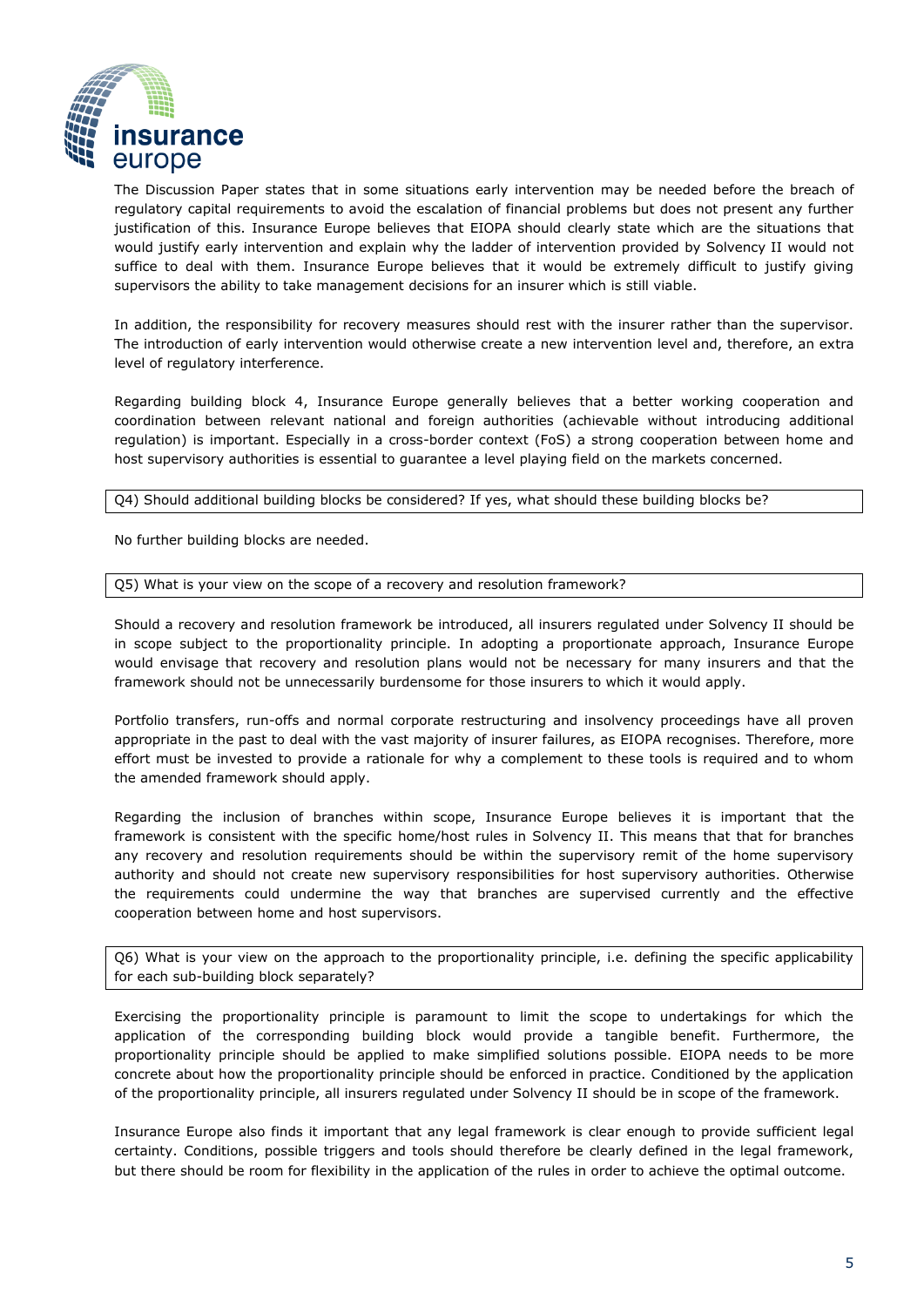

#### Q7) Do you agree on the need for pre-emptive recovery planning?

EIOPA proposes a requirement for insurers to develop and maintain pre-emptive recovery plans even when the SCR is above 100%. This would go further than what is already foreseen by Solvency II, which requires the development of a recovery plan once an insurer breaches or is likely to breach in the short-term the SCR.

Pre-emptive recovery planning should only be considered for insurers where it would provide a tangible benefit, as determined by the relevant supervisory authority. When a pre-emptive recovery plan is required, it should be seen as an extension of the ORSA and could therefore find its base in the ORSA (and elements like the medium-term capital management plan and contingency plans).

Q8) In your view, what should the conditions be in order to determine the range of insurers for which simplified obligations could apply?

The requirement for pre-emptive recovery plans, which could take a myriad of forms, could place a significant regulatory burden if applied in a disproportionate manner to all insurers. Given that every eventuality cannot be covered and that a plan can only address possible causes of failure and the options for recovery in that circumstance, the proportionality principle needs to be applied to all requirements, but especially to this one. The proportionality principle should be applied when considering whether the set-up of recovery plans is actually needed in all cases to ensure that certain firms, based on their size and complexity, do not devote unnecessary resources developing such plans when the relevance of doing so is rather limited and could be counter-productive where it acts as a distraction for more effective preventative measures. There should be a possibility for national supervisory authorities to exclude insurers that are less complex. The exercise of their discretion should be subject to guidelines to ensure uniform application.

Q9) And what should the conditions be in order to determine the range of insurers which may be exempted from the requirement to develop recovery plans?

The requirement for pre-emptive recovery plans, which could take a myriad of forms, could place a significant regulatory burden if applied in a disproportionate manner to all insurers. Given that every eventuality cannot be covered and that a plan can only address possible causes of failure and the options for recovery in that circumstance, the proportionality principle needs to be applied to all requirements, but especially to this one. The proportionality principle should be applied when considering whether the set-up of recovery plans is actually needed in all cases to ensure that certain firms, based on their size and complexity, do not devote unnecessary resources developing such plans when the relevance of doing so is rather limited and could be counter-productive where it acts as a distraction for more effective preventative measures. There should be a possibility for national supervisory authorities to exclude insurers that are less complex. The exercise of their discretion should be subject to guidelines to ensure uniform application.

Q10) In your view, what should the content of pre-emptive recovery plans include?

Insurance Europe would suggest the following principles that should be followed when drafting a recovery plan:

- In general, if the probability of a company to enter in regulatory recovery is low, an additional preemptive recovery plan is less or not necessary.
- $\Box$ A group recovery plan should be sufficient and should automatically satisfy requests for setting up national plans for subsidiaries, as recovery measures concern the whole group (e.g. intra-group capital injections). A myriad of local recovery plans would not only be confusing but would unduly increase the regulatory burden without bringing any added value. In addition, a group recovery plan would be deemed sufficient as increased cooperation and coordination between relevant authorities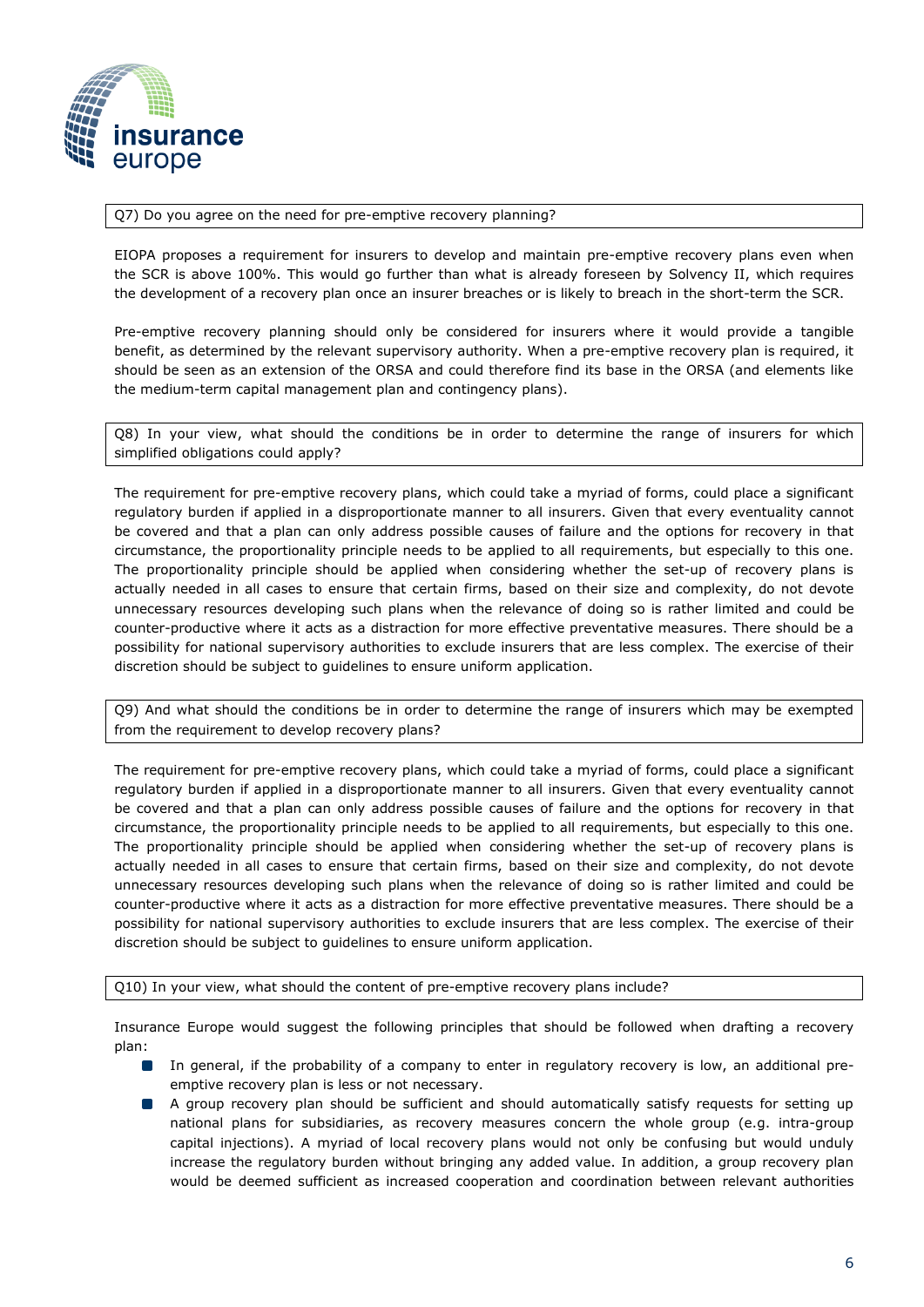

will have ensured that such plan is appropriate. This should apply to both groups based in the EU and groups based outside the EU but with subsidiaries in Europe.

- **The plan should be set up to include all material legal entities which make up a substantial part of the** group's total assets and operating profits. A broader scope would not yield any new recovery options.
- **The recovery options should be commensurate to the stresses they are seeking to address. The** modelled stresses should be restricted to a few meaningful ones and an idiosyncratic one. The number of large scale recovery options is limited, so using a larger number of tests would not help identify more recovery options.
- Data privacy must be secured when sharing the recovery plan among relevant supervisors and the confidentiality of the recovery plan must be ensured.
- **The plan should include the identification of possible recovery options, such as actions to strengthen** the capital situation.
- In line with the principle of proportionality, and considering the long-term properties of life insurance business, insurers should be allowed to provide updated recovery plans at longer intervals and also when there are material changes in risk or business structure.

Q11) Do you agree on the need for pre-emptive resolution planning? Should there be any difference in the scope for pre-emptive recovery planning and resolution planning? If yes, what are the reasons for this?

In terms of scope and purpose, there must be a clear distinction between recovery plans and resolution plans. Both planning requirements should be applied in a proportionate manner, with due consideration of the results from ORSA and stress tests. Given the long-term nature of the insurance business and the continuum of actions that can be taken to address a failing insurer, resolution plans should exclusively address the remote situation that the insurer eventually ends up at the point of non-viability.

Q12) What should the conditions be in order to determine the range of insurers for which the resolution authorities may waive the requirement to develop pre-emptive resolution plans?

In terms of scope and purpose, there must be a clear distinction between recovery plans and resolution plans. Both planning requirements should be applied in a proportionate manner, with due consideration of the results from ORSA and stress tests. Given the long-term nature of the insurance business and the continuum of actions that can be taken to address a failing insurer, resolution plans should exclusively address the remote situation that the insurer eventually ends up at the point of non-viability.

Q13) In your view, what should the conditions be in order to determine the range of insurers for which simplified obligations could apply?

Insurance Europe agrees that, in order to avoid excessive burdens for insurers, resolution authorities should try to limit the information required from insurers (in the context of drafting the resolution plan) to what is essentially needed and cannot be gathered from other sources, such as secondary data and existing information from the ORSA, medium-term capital management plan, contingency and emergency plan and from reporting of intragroup transactions. An annual adjustment of the pre-emptive resolution plan would only be needed in case of material changes to the insurers risk profile, business or group structure. Otherwise, just a confirmation of the main assumptions used for the preparation of the plan should be sufficient.

## Q14) In your view, what should the content of pre-emptive resolution plans include?

There will necessarily be differences between the content of recovery plans and resolution plans. Recovery plans focus on business continuity and therefore are broad in scope, whereas resolution plans should be clearly focused on detailed contingency planning for material legal entities within a group to avoid the planning process becoming unduly burdensome for both the insurer and supervisors without providing material added benefit.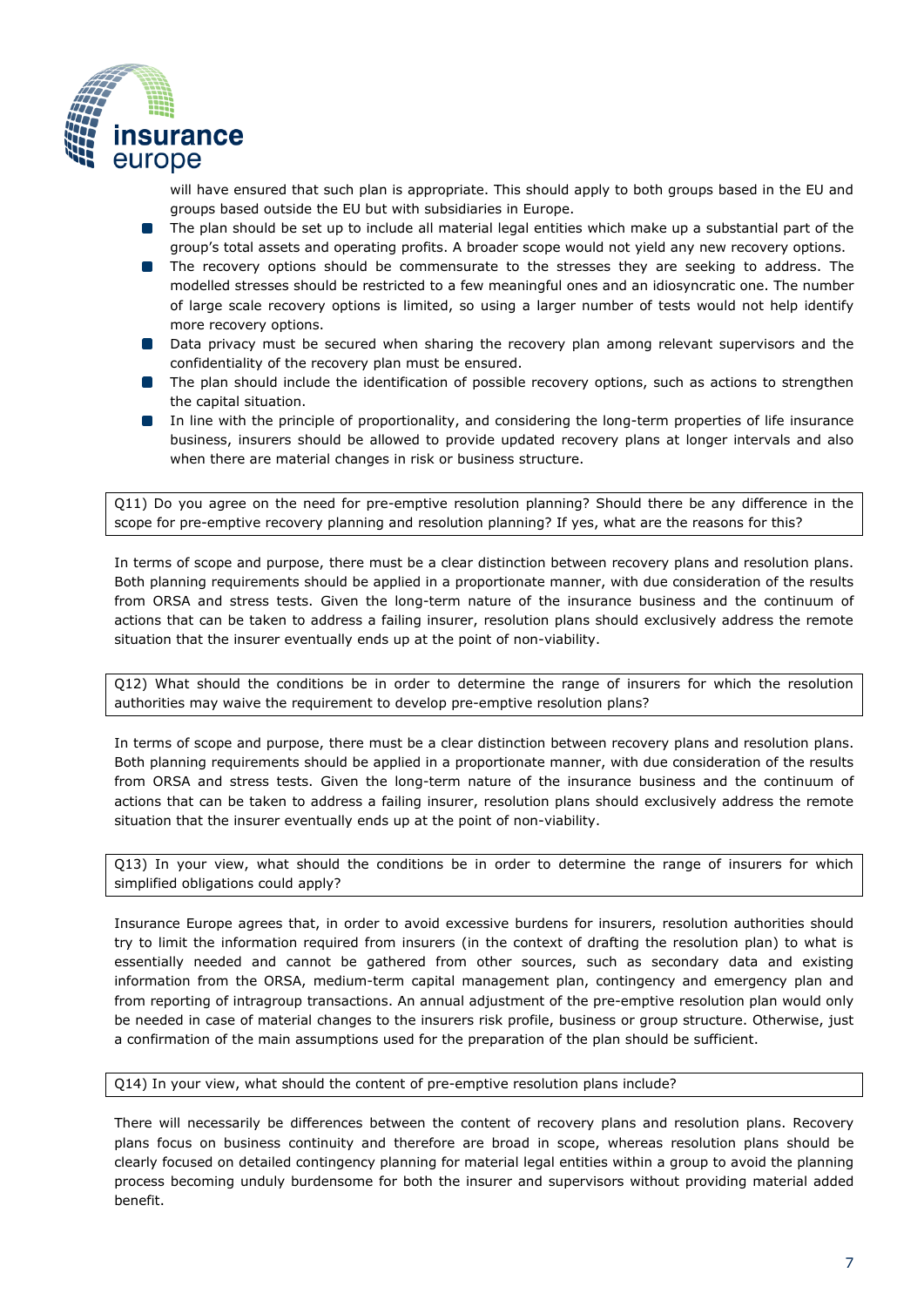

Insurance Europe believes that group recovery/resolution plans, only if so required by the group supervisor (where appropriate given how the group is managed in practice), should be considered sufficient, as long as the group plan takes sufficient account of the resolution of solo entities in the group, and replace the need for recovery/resolution plans on a solo basis. EIOPA should minimise impediments to the overall group supervisor that is responsible for resolution planning. If it is deemed necessary to establish additional recovery/resolution plans over the group plan, it should be ensured at the very least that a close collaboration with the group supervisor exists so as to avoid any duplication. This should apply to both groups based in the EU, and groups based outside the EU with subsidiaries in the EU.

Group plans should provide a more comprehensive view of all possibilities available during a resolution process. They should foresee the possibility of separating the entities of the group that cannot be saved from the entities of the group that are viable on a going concern basis, and also include the possibility of resolving a single entity without resolving the entire group. Multiple local plans could hardly provide this and could therefore potentially lead to sub-optimal outcomes.

Insurance Europe agrees that, in order to avoid excessive burdens for insurers, resolution authorities should try to limit the information required from insurers (in the context of drafting the resolution plan) to what is essentially needed and cannot be gathered from other sources, such as secondary data and existing information from the ORSA, medium-term capital management plan, contingency and emergency plan and from reporting of intragroup transactions. An annual adjustment of the pre-emptive resolution plan would only be needed in case of material changes to the insurers risk profile, business or group structure. Otherwise, just a confirmation of the main assumptions used for the preparation of the plan should be sufficient.

Insurance Europe believes that the operational resolution plans need to be tailored to the circumstances of the insurer and should also be flexible, allowing authorities to consider the circumstances of resolution. At the same time, overreliance on resolution plans may obstruct the clear view on the causes for a crisis and the adequate measures to cope with them.

Insurance resolution does not have the same urgency as bank resolution, and tools such as portfolio transfer and run-off facilitate this longer-term process. Authorities should therefore be able to adapt their approach and plans as the situation evolves. The results from the pre-emptive recovery planning should also be considered. In general, if the recovery planning is realistic the resolution planning will be less necessary.

Q15) Do you agree that resolution authorities should only have to assess the resolvability of insurers for which a resolution plan is drafted?

Insurance Europe agrees that resolution authorities should only have to assess the resolvability of insurers for which a resolution plan is drafted, while taking the principle of proportionality into consideration (as assessing the resolvability of insurers may not always be necessary depending on the size and complexity of the insurer). Apart from that, the separate purpose of resolvability assessments, particularly in relation to resolution plans is not obvious. Insurance Europe understands that such an assessment is a necessary element of developing or verifying resolution plans.

The resolvability assessment should consider how, in the unlikely situation in which an unpredictable event has led an insurer to a point of non-viability that it cannot recover from, policyholders' interests can be best protected. The resolvability assessment should be discussed with the supervisory authority.

In Insurance Europe's view, the resolvability assessment should focus on:

- Sources of support.
- **Enforceability of intra group agreements.**
- **Transferability of service agreements where services are provided by other parts of the group, or** contracted by other parts of the group.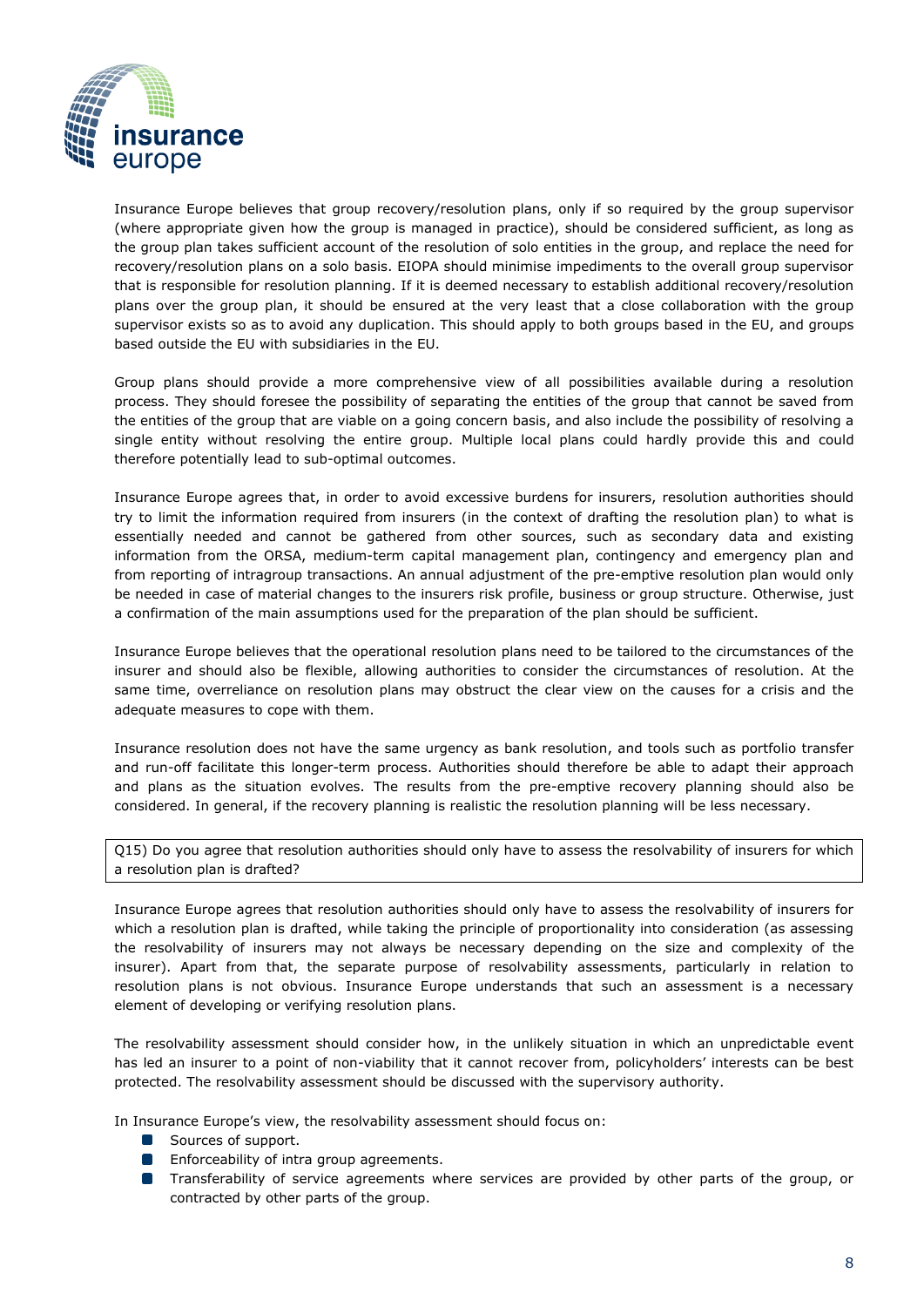

Q16) Do you agree that resolution authorities should have the power to require the removal of significant impediments to the resolvability of an insurer? And what type of potential impediments could be considered?

## Q17) How could the simplified obligations in assessing the resolvability of insurers be defined?

The power to require the removal of significant impediments to the resolvability of an insurer should be considered with restraint. Requiring the removal of impediments means that the competent authorities interfere with the legal structure of the insurer. This would be a massive intervention that is only justified under exceptional circumstances. It is also important that there are safeguards surrounding the use of such power to provide appropriate checks and balances, and a mechanism by which an insurer can challenge and seek impartial review of the proposed use of this power. It should also be noted that the power to remove impediments to resolvability is of lesser relevance in an insurance context, given the timeframe over which insurer resolutions can take place (e.g. systems do not have to be ready for resolution over the weekend, such as with banks). The decision to impose any such requirement should take due account of the effect on the soundness and stability of ongoing business.

Directors and senior managers in designated functions who can exercise significant influence are already notified to and approved by insurance supervisors. The power to remove senior management is already available to insurance supervisors.

## Q18) Do you think that early intervention should be part of a recovery and resolution framework for insurers?

In Insurance Europe's view, it is not suitable to apply early intervention powers when the SCR is above 100%. These powers may be useful if a company is in freefall, but the supervisor should have to prove that this is indeed the case.

As EIOPA points out, Solvency II (through the ladder of supervisory intervention) already enables supervisors to step in when there is an imminent risk that capital requirements are breached. Further anticipating regulatory intervention is hardly justifiable in terms of proportionality and would undermine a cornerstone of Solvency II crisis management. It would also add another layer of solvency requirements and thus introduce legal uncertainty in relation to the prudential framework for insurers. It should also be noted that early intervention could negatively impact the reputation/value of an insurer in a manner that could exacerbate its difficulties.

Paragraph 189 states that early intervention could be regarded as further developing or supplementing existing powers in Solvency II and that "the aim is to supplement Solvency II and not interfere with the actual supervisory framework." Any measures or frameworks which provide for early intervention can be expected to be an integral element in the supervisory framework and should be viewed in the context of the objectives of that framework. Furthermore, it is not clear how supplementing Solvency II in this way would not interfere with the actual supervisory framework given the central role that Solvency II now plays in insurance supervision.

Paragraph 190 states that early intervention objectives are similar to the supervisory objectives in Solvency II. It is not clear why the proposals on early intervention fall within the remit of this Discussion Paper on recovery and resolution, particularly because the proposal is for a minimum harmonising recovery and resolution framework whereas Solvency II is a maximum harmonising directive. The link with Article 242 of the Solvency 2 Directive should be made here as appropriate.

The Discussion Paper states that in some situations early intervention may be needed before the breach of regulatory capital requirements to avoid the escalation of financial problems but does not present any further justification of this. The existing ladder of intervention in Solvency II has been designed specifically to address this issue from a solvency perspective. Furthermore, the SCR and risk margin underlying the technical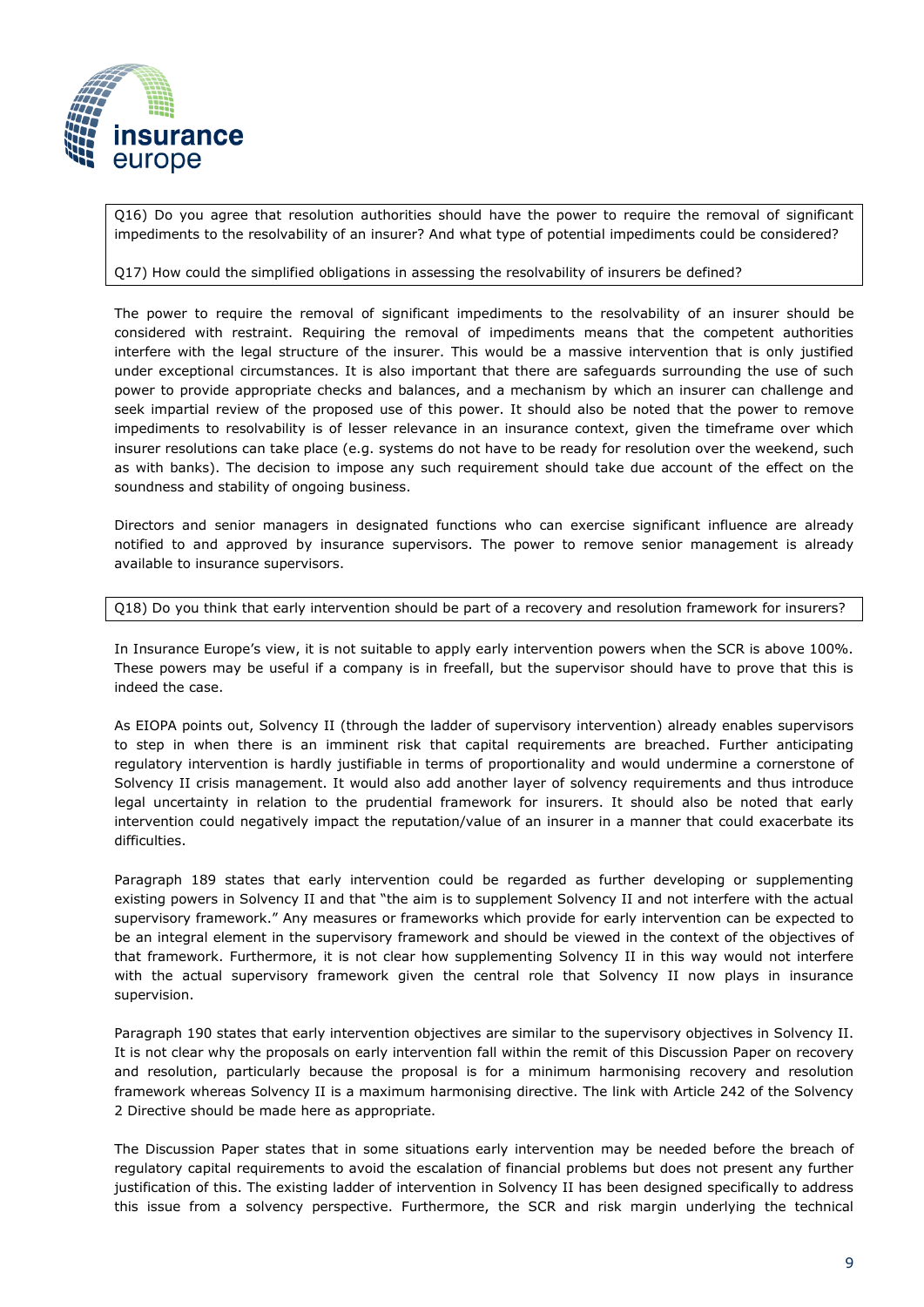

provisions are designed to provide a high level of policyholder protection. If the proposal is to provide for early intervention based on solvency over and above what is already in existence in Solvency II, the reasons for doing this in terms of the perceived limitations of Solvency II should be made clear. Therefore, Insurance Europe believes that EIOPA should clearly state which are the situations that would justify early intervention and explain why the ladder of intervention provided by Solvency II would not suffice to deal with them.

Insurance Europe does not believe that the examples provided by EIOPA (e.g. fall in solvency ratio, downgrade of credit rating) are appropriate. As already shown, the solvency ratio can be extremely volatile due to market conditions. Besides, Solvency II requires compliance with the SCR (a minimum solvency ratio of 100%). It is up to each insurance group to decide on the management of its own funds.

#### Q19) What is your view on the approach towards early intervention conditions?

Insurance Europe believes that EIOPA should clearly state which are the situations that would justify early intervention and explain why the ladder of intervention provided by Solvency II would not suffice to deal with them.

With respect to triggers for early intervention, Solvency II coverage as provided by the directive is by far the most accurate determinant of an insurer's financial condition and of its ability to meet claims to policyholders. The only practical and effective option, without undermining the existing Solvency II framework, would be to align the conditions on the Solvency II supervisory ladder of intervention.

## Q20) Do you have any comments on the early intervention powers listed in the table?

Insurance Europe believes that there is no justification for the use of early intervention powers unless there has been a breach of SCR or MCR. At the very least, the exercise of powers must be limited by proportionality considerations. In no situation should early intervention measures mean that the resolution authority can make decisions for the insurer or decide which measures the management board of the insurer must execute. Early intervention powers must be limited to measures like shorter reporting periods and a higher frequency of meetings between the management board and the authority. Insurance Europe believes that the powers listed in the paper are going far beyond that. In particular, there is no need for an intervention power to call partner or parent companies of a group for cash injections. Such an intervention power might collide with the principles of corporate and group law some Member States.

Q21) Should other early intervention powers be considered? If yes, what are these powers?

No other early intervention powers should be considered.

Q22) Do you agree that Member States should consider the designation of an administrative resolution authority for the resolution of insurers?

It should be left to Member States to decide whether the designation of a specific resolution authority is needed. What is essential in any situation is to have complete clarity as to who holds and has the ability to exercise resolution powers.

Q23) Do you agree with the objectives of resolution? Should other objectives be considered? If yes, what are these objectives?

Policyholder protection is the very purpose of prudential regulation; the current level of protection offered by Solvency II and national insolvency law already provides very adequate safeguards. In particular, the SCR ensures a high level of protection for policyholders, and Solvency II already provides for the development of recovery plans long before there is a real risk that policyholders will not be protected in full. As EIOPA notes in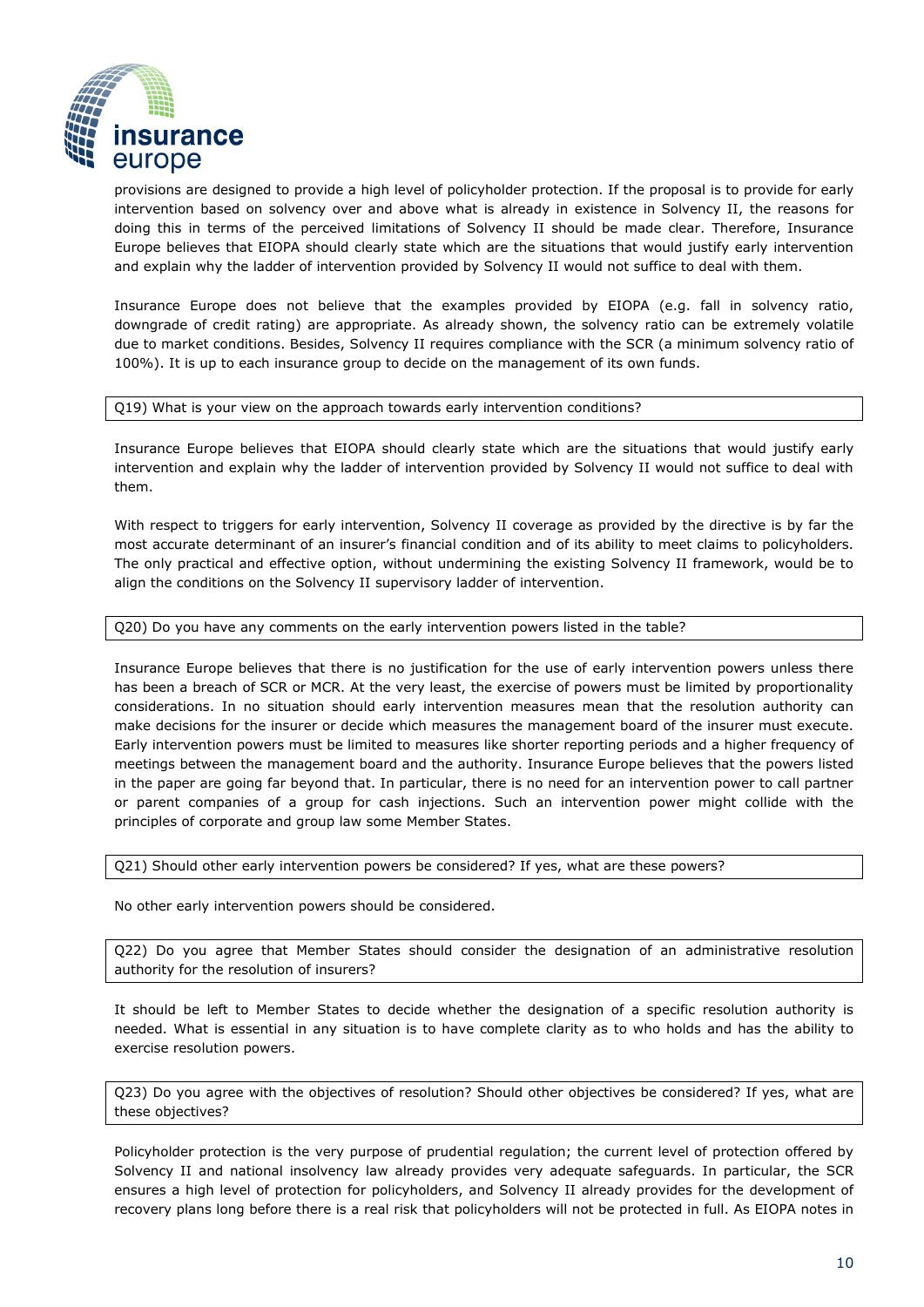

the Discussion Paper, the resolution authority should balance the objectives of resolution appropriately. Insurance Europe would nevertheless emphasise that an insurer should not be placed in resolution for reasons of policyholder protection when in fact that objective could be better achieved by using other available frameworks.

Q24) Should the objectives be ranked? If yes, how should this look like and which objective should be the primary objective? If no, how could potential conflicts between the objectives be resolved (e.g. between policyholder protection and financial stability)?

Policyholder protection is the very purpose of prudential regulation; the current level of protection offered by Solvency II and national insolvency law already provides very adequate safeguards. In particular, the SCR ensures a high level of protection for policyholders, and Solvency II already provides for the development of recovery plans long before there is a real risk that policyholders will not be protected in full. As EIOPA notes in the Discussion Paper, the resolution authority should balance the objectives of resolution appropriately. Insurance Europe would nevertheless emphasise that an insurer should not be placed in resolution for reasons of policyholder protection when in fact that objective could be better achieved by using other available frameworks.

Q25) Do you agree with the conditions for entry into resolution?

Insurance Europe agrees with the conditions for entry into resolution as they are established by the Financial Stability Board (FSB) Key Attributes and now proposed by EIOPA. Many of the resolution conditions described could serve to protect the interests of policyholders before actual insolvency proceedings are initiated. Insurance Europe therefore agrees that entry into resolution should be the last option, once all other intervention and recovery measures have been exhausted.

Insurance Europe always maintained that rigid pre-defined triggers (an absolute obligation for the authority to intervene when a specific situation arises) for entry into resolution are not appropriate, as an assessment of when an insurer's liabilities exceeds its assets requires significant judgment on the part of the resolution authority (this is because asset values fluctuate and so do liabilities, which are merely best estimates of expected claims/maturities rather than certain amounts). Insurance Europe believes that it is important to avoid disrupting the ladder of supervision already provided by Solvency II.

While it is essential that a resolution framework provides strong legal certainty for undertakings, Insurance Europe believes that flexibility is important when determining points (and underlying conditions) of entry into resolution. It is necessary that resolution authorities have enough flexibility to also determine the most appropriate resolution strategy conducive to the optimal outcome for the point of entry they choose (as opposed to being bound by the original strategy). The development of a preferred resolution strategy that best achieves the resolution objectives may depend on many factors, such as the existing structure and business model, the need for recapitalisation, the necessity for preservation of diversification, or the degree of internal interconnectedness within the group. Not making use of some resolution tools may even be the best solution, as insurance resolution normally does not have the same urgency as bank resolution.

Further clarity is required surrounding the intention of the third bullet point as it seems to link public interest to the choice of approach to resolution, which is an outcome rather than a trigger for entry.

Q26) Do you agree with the conditions for determining the point of "non-viability" (i.e. where an insurer is no longer viable or likely to be no longer viable)?

Insurance Europe has always argued that resolution should be a measure of last resort, which should only be employed once all recovery options have been exhausted.

Entry into resolution should not occur before the insurer has reached the point of non-viability. A premature entry into resolution would rule out several recovery options that might produce a better outcome for the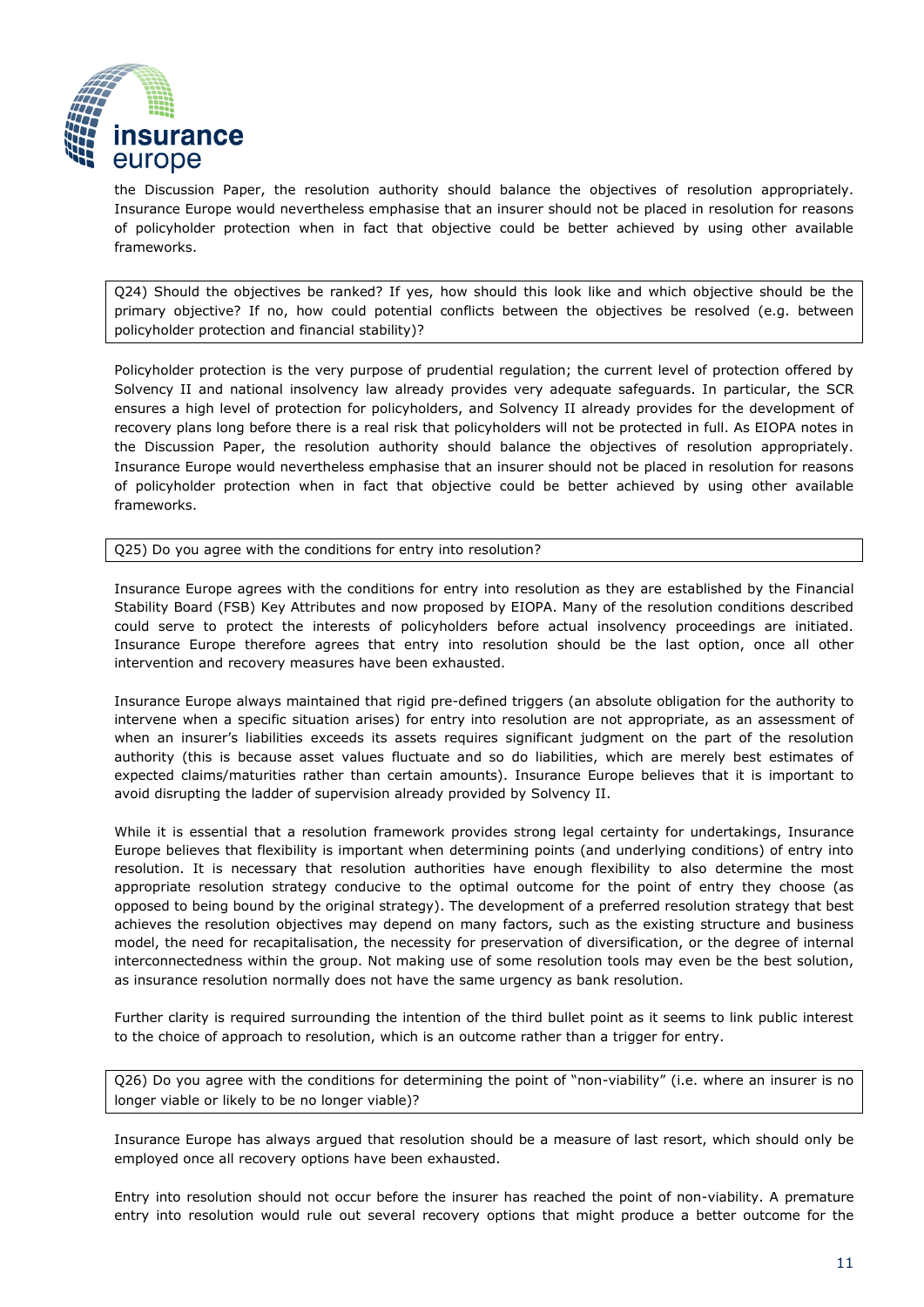

insurer and its policyholders (including run-off and portfolio transfer). While an insurer is balance sheet solvent, it should be possible to address it as a viable concern, in accordance with prudential rules and in close cooperation with its supervisor where necessary. On the other hand, Insurance Europe agrees that entry into resolution could be necessary before an insurer is balance sheet insolvent, if a formal "wind-up" would yield suboptimal outcomes for policyholder protection and continuity of cover. The focus of resolution should in any case be on those actions that are necessary where the firm is no longer viable and actions provided for in Solvency II are deemed insufficient.

The specification of the point of non-viability as *"The insurer is in breach of or likely to be in breach of the MCR, assets backing technical provisions, or other prudential requirements"* and *"There is a strong likelihood that policyholders or creditors will not receive payments as they fall due"* seems generally sensible. However, the inclusion of "likely" in the first statement should be removed as it introduces uncertainty. The condition should be aligned to the Solvency II ladder of supervisory intervention, and therefore should refer to an irrecoverable breach of the MCR.

Q27) What other conditions could be used to define the point of "non-viability"?

The specification of the point of non-viability as *"The insurer is in breach of or likely to be in breach of the MCR, assets backing technical provisions, or other prudential requirements"* and *"There is a strong likelihood that policyholders or creditors will not receive payments as they fall due"* seems generally sensible. However, the inclusion of "likely" in the first statement should be removed as it introduces uncertainty. The condition should be aligned to the Solvency II ladder of supervisory intervention, and therefore should refer to an irrecoverable breach of the MCR.

## Q28) Do you have general comments on the powers listed above?

In Insurance Europe's view, resolution powers need to be well-defined and targeted, so as to avoid forcing resolution authorities into taking sub-optimal actions. They should be based on circumstances and changing macroeconomic factors. Likewise, special rules applying in a resolution context should be well-defined and targeted since Solvency II mostly deals with recovery.

**Run-offs and portfolio transfers** are sufficient to deal with the large majority of insurance failures. Therefore, these should be the most preferred tools and authorities should clearly justify the need for more intrusive tools and why run-off or portfolio transfers are not sufficient to meet the objectives of resolution. Insurance Europe would also like to re-emphasise that, since failures take longer in insurance, rapid intervention will not prove a good reason for the choice of resolution tools, especially because fire-sales of assets or the crystallisation of their value could result in unnecessary value destruction.

Insurance Europe views **stay and suspension powers** favourably, precisely because they preserve value and can very often prevent the need to use more drastic measures within the resolution toolkit. In addition, this tool has proven its effectiveness in the few cases when it was used. Although mass lapses are extremely unlikely in practice, such powers would create an absolute limit to insurers' exposure to very significant forced "fire sales" of assets and contagion. In the unlikely case of individual company mass lapses, supervisors should be able to intervene unilaterally after the SCR has been breached as part of the ladder of intervention. Intervention should only be possible before the SCR has been breached if requested by the company. Insurance Europe would add that stay and suspension powers could not only be applicable to cashing out annuities, but also to switching or to service and infrastructure contracts. Appropriate discretion should be applied over when these powers should be exerted and the possible detrimental consequences of using these powers should be duly considered.

Run-offs and portfolio transfers should go hand in hand with stay and suspension powers. For this reason, these intervention powers should be given clear priority and only if they cannot be applied or are deemed insufficient, other tools may be considered.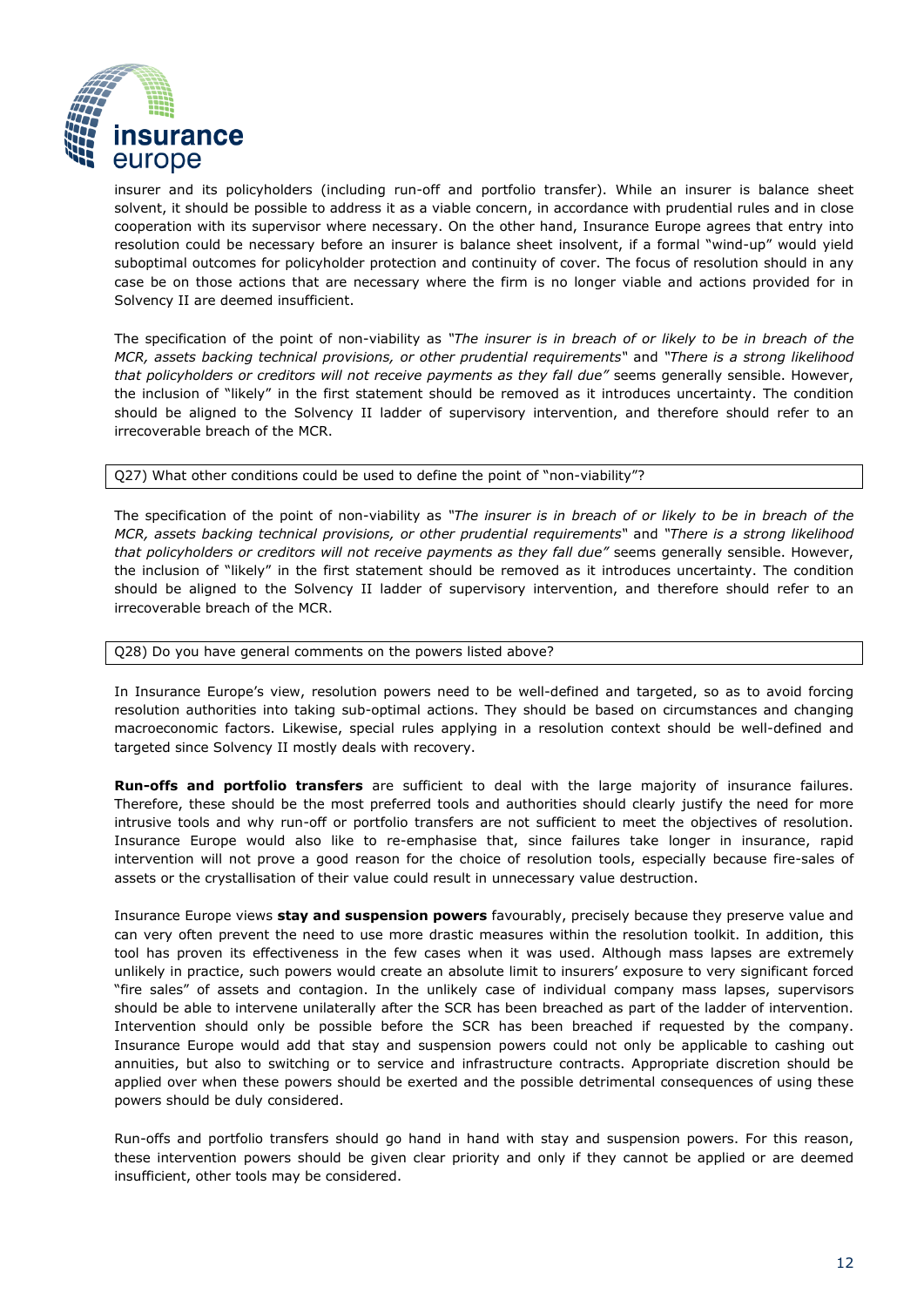

**Control, manage and operate the insurer or bridge institution.** In a situation where the insurer is no longer viable, the power to continue to carry on some of the insurer's business, for example making payments to annuitants would be consistent with policyholder protection. However, the aim should be to establish appropriate adjustments in value, where required, as soon as practicable so as to prevent conflicts of interests arising between different policyholder groups. Insurance Europe agrees that control, management and operational powers are necessary, but would point out though that in insurance, establishing a bridge institution is another means to undertake a portfolio transfer.

Finally, Insurance Europe would point out that supervisory powers need to be facilitated to review capital requirements in times of stress i.e. if there is a major market turning event, a number of firms might fall below the SCR requirements but because of the nature of the event the market will right itself. This would be consistent with Article 138(4) of Solvency II and the "Final Report on public consultation No. 14/046 on Guidelines on the extension of the recovery period in exceptional adverse situations". However, to allow businesses to maximise the opportunities available to them, the existing capital requirements might need to be reduced (or applied less vigorously).

Insurance Europe has the following comments on the powers described in table 4 in relation to reinsurance:

**Restructure, limit or write down liabilities, including insurance and reinsurance liabilities**, and allocate losses to creditors and policyholders, where applicable and in a manner consistent with statutory creditor hierarchy and jurisdiction's legal framework: Buyers of insurance purchase protection against financial losses that are incurred by the occurrence of the insured risk. Insureds pay a premium to mitigate risk, whereas investors take risk to earn a premium. Therefore, insureds are entitled to higher protection in resolution (and liquidation) than investors.

**Stay the rights of reinsurers of a cedent insurer to terminate or not reinstate coverage on the sole ground of the cedent's entry in recovery or resolution:** Insurance Europe considers that this resolution power may be appropriate where the cedent enters resolution. It is however important to introduce adequate safeguards. Reinsurers should not be made liable to pay for losses beyond those covered by contracts existing at the time of the loss. Any reinstatement of coverage must be carried out at market prices. In the absence of comparable market prices, the reinsurer should be able to use its existing pricing mechanisms. Reinsurers can provide valuable capacity in off-loading risk. Where the implementation of such a framework creates legal uncertainty or moral hazard risks in the case of recovery this could limit reinsurers' willingness to get involved when firms are in financial difficulty.

Q29) Should other powers be considered? If yes, what are these powers?

Insurance Europe does not support any further resolution powers.

#### Q30) Do you have specific comments on the power to bail-in shareholders and creditors?

Applying the bail-in tool in an insurance context would not be appropriate. Any such tool should be based on existing local corporate restructuring legislation. If authorities are looking to adjust creditor liabilities, as with writing down policy benefits, corporate restructuring arrangements already exist and they require creditor and court agreement. Since insurers' resolution happens in an extended period, an agreement is likely to be reached. Insurance Europe does not believe that the power to restructure liabilities should fall to regulators alone, as this encroaches on ownership rights protected under almost all jurisdictions as fundamental rights, and so Court approval would be needed. In addition, Insurance Europe would point out that bailing in bondholders would make a very small contribution to the resolution of insurers, who finance themselves primarily through up-front premiums and investment returns.

A bail-in tool which includes the conversion of shares must be excluded for mutual insurers and mutual holdings, since they do not have shareholders. In mutual insurance companies, the policyholders are also the owners of the company, which means that there are no conflicts of interests between policyholders and owners in such companies.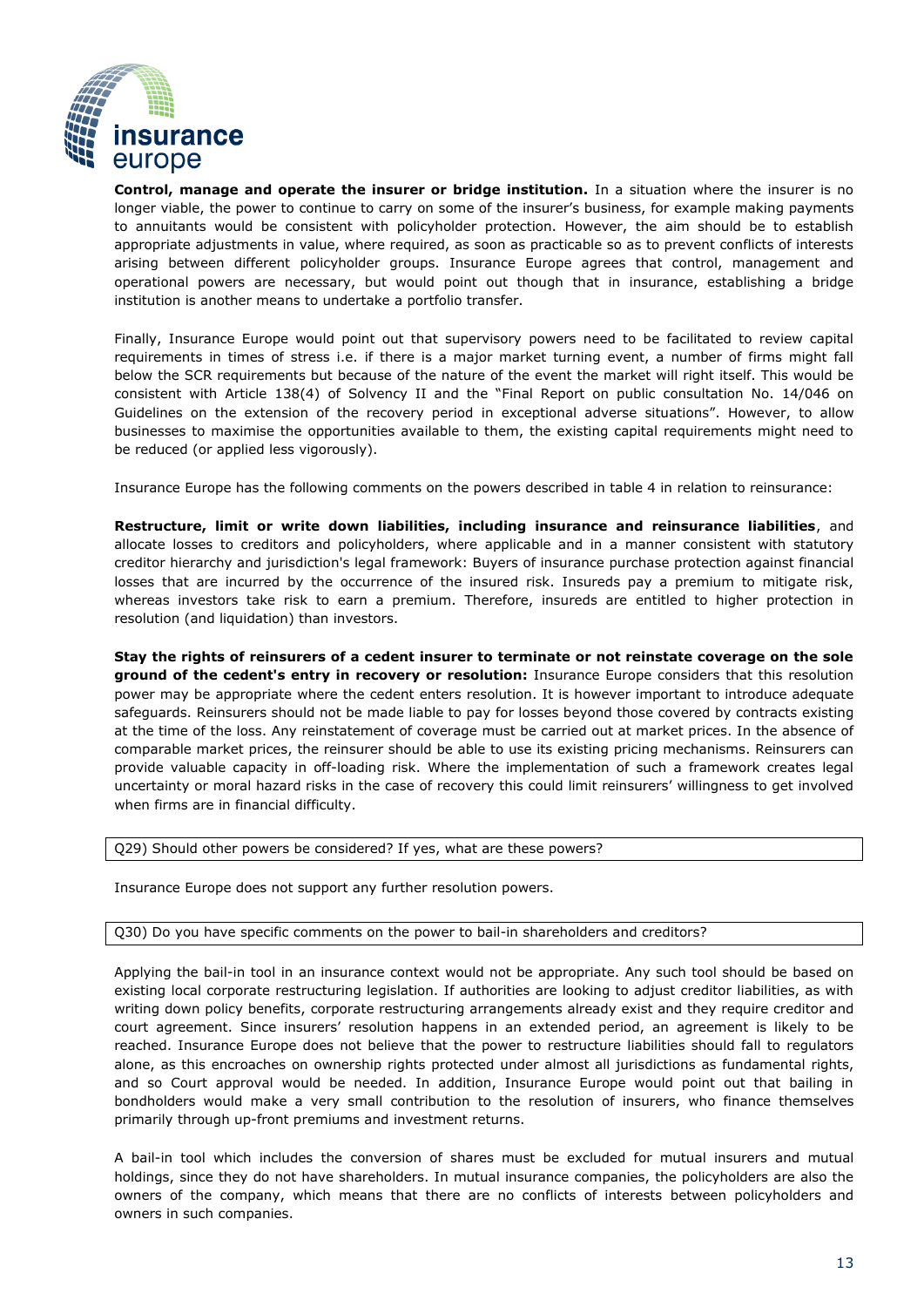

In any case, it should be a national prerogative to interpret how such powers are met, as these may be addressed through existing ordinary corporate restructuring arrangements as noted above. Finally, it should also be kept in mind that a bail-in tool may have negative impacts on access to financial markets and market confidence.

Q31) In your view, what are the benefits and what could be the potential (wider) implications or side effects of the power to bail-in shareholders and creditors?

Applying the bail-in tool in an insurance context would not be appropriate. Any such tool should be based on existing local corporate restructuring legislation. If authorities are looking to adjust creditor liabilities, as with writing down policy benefits, corporate restructuring arrangements already exist and they require creditor and court agreement. Since insurers' resolution happens in an extended period, an agreement is likely to be reached. Insurance Europe does not believe that the power to restructure liabilities should fall to regulators alone, as this encroaches on ownership rights protected under almost all jurisdictions as fundamental rights, and so Court approval would be needed. In addition, Insurance Europe would point out that bailing in bondholders would make a very small contribution to the resolution of insurers, who finance themselves primarily through up-front premiums and investment returns.

A bail-in tool which includes the conversion of shares must be excluded for mutual insurers and mutual holdings, since they do not have shareholders. In mutual insurance companies, the policyholders are also the owners of the company, which means that there are no conflicts of interests between policyholders and owners in such companies.

In any case, it should be a national prerogative to interpret how such powers are met, as these may be addressed through existing ordinary corporate restructuring arrangements as noted above. Finally, it should also be kept in mind that a bail-in tool may have negative impacts on access to financial markets and market confidence.

Q32) Do you have specific comments on the power to bail-in policyholders?

Everything should be done by policymakers (through applicable law) and supervisors to avoid being in a situation where policyholders share some of the losses. In other words, policyholders should be in scope of bail-in through ordinary corporate restructuring arrangements only as a measure of last resort, given the invasiveness of this resolution tool. In any case, the principle of No Creditor Worse Off than in Liquidation (NCWOL) should apply.

If authorities are looking to adjust creditor liabilities or to write down policy benefits, corporate restructuring arrangements already exist and they require creditor and court agreement. Since insurers' resolution happens over an extended period, this allows for such an agreement to be arrived at. Insurance Europe does not believe that the power to restructure liabilities (including allocating losses to policyholders) should fall to regulators alone, as this encroaches on ownership rights protected under almost all jurisdictions as fundamental. Lastly, as explained in questions 30-31, it is unclear how a bail-in tool including the conversion of shares would work for mutual insurers, since they do not have shareholders.

Q33) In your view, what are the benefits and what could be the potential (wider) implications or side effects of the power to bail-in policyholders?

Everything should be done by policymakers (through applicable law) and supervisors to avoid being in a situation where policyholders share some of the losses. In other words, policyholders should be in scope of bail-in through ordinary corporate restructuring arrangements only as a measure of last resort, given the invasiveness of this resolution tool. In any case, the principle of No Creditor Worse Off than in Liquidation (NCWOL) should apply.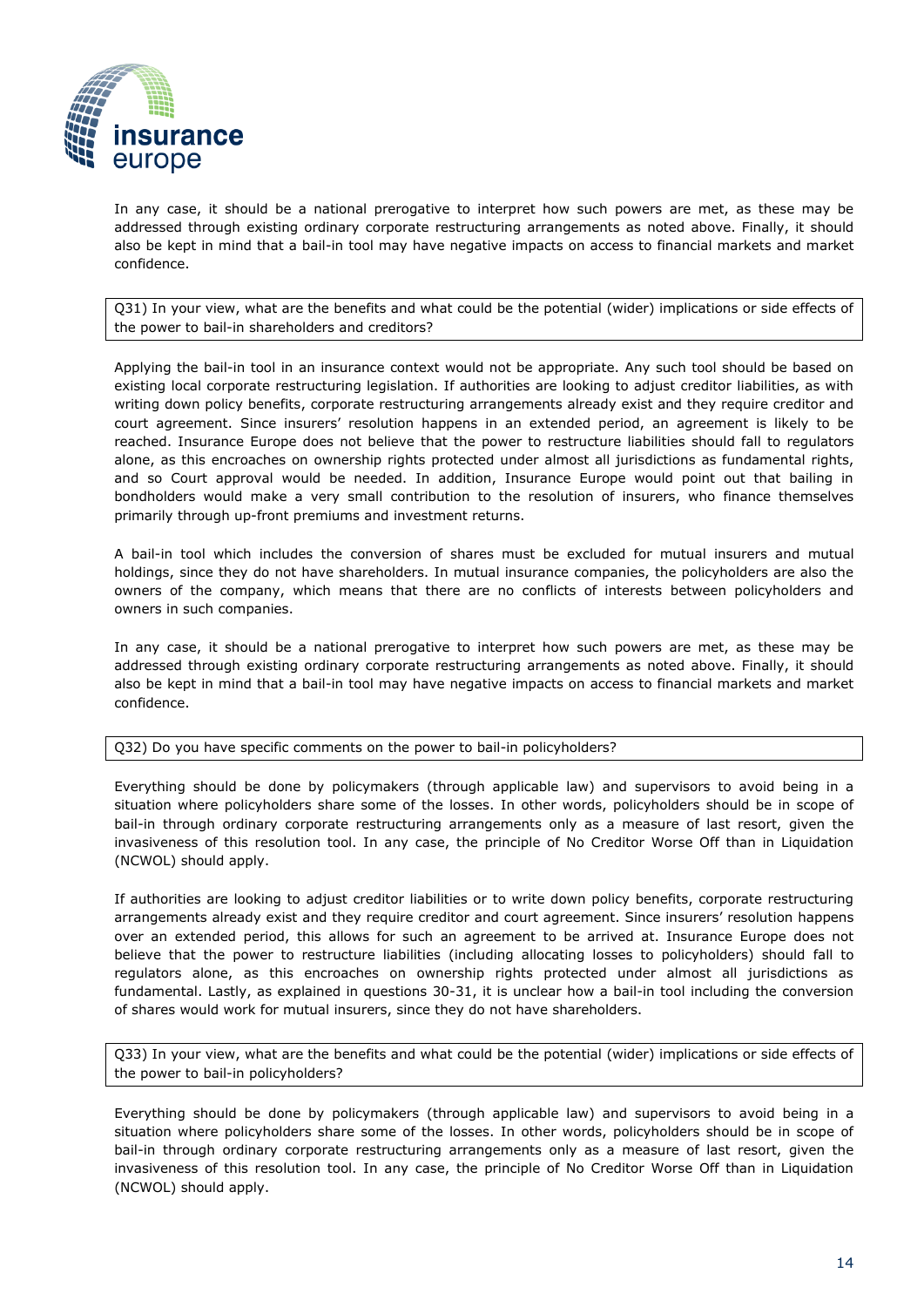

If authorities are looking to adjust creditor liabilities or to write down policy benefits, corporate restructuring arrangements already exist and they require creditor and court agreement. Since insurers' resolution happens over an extended period, this allows for such an agreement to be arrived at. Insurance Europe does not believe that the power to restructure liabilities (including allocating losses to policyholders) should fall to regulators alone, as this encroaches on ownership rights protected under almost all jurisdictions as fundamental. Lastly, as explained in questions 30-31, it is unclear how a bail-in tool including the conversion of shares would work for mutual insurers, since they do not have shareholders.

Q34) Do you think that other safeguards are needed on top of the above mentioned safeguards and restrictions?

Insurance Europe fully supports the no creditor worse off and pari passu safeguards and believes that any departures from these general principles should require a substantive explanation from the supervisor. This is all the more necessary because deviations from the pari passu principle may deter bondholders from investment in insurers. Departing from the NCWOL principle would also encroach on property rights as enshrined in the European Convention on Human Rights.

Insurance Europe would suggest that stronger tests and disincentives for authorities to use powers going beyond run-off and portfolio transfer are needed. For example, approval of the Courts might be required for the use of certain powers. There should also be a provision for sufficient independent oversight and challenge surrounding the process of resolving an insurer.

The fulfilment of policyholder receivables before other receivables, as laid down in Article 275 of Solvency II should not be altered.

Q35) Do you agree on the need to have cooperation and coordination arrangements (e.g. crisis management groups or equivalent arrangements) in place for cross-border insurance groups?

Insurance Europe agrees with the concept of cooperation agreements and believes that cooperation and coordination between relevant supervisors and resolution authorities within the EEA and third countries is important. With respect to third countries, cooperation and coordination between supervisors should extend both upstream – for those European insurers that are subsidiaries of a foreign group - and downstream to any insurance operations belonging to the European subsidiary. Unilateral decisions should be explicitly discouraged, as they risk producing sub-optimal outcomes. Such cooperation and coordination between supervisors should allow for the swift recognition and implementation of decisions of resolution authorities outside their jurisdictions thereby increasing their chances of success. However, any cross-border cooperation must be defined in accordance with the rule of law. Given that cooperation will not be a legal requirement, more information should be provided on how this will be achieved from a practical perspective and on whether further actions should be put in place to support this. In addition, EIOPA should allow for sufficient flexibility in organising cooperation agreements.

Q36) How should these cooperation arrangements be organised in order to allow for an efficient decisionmaking process?

Insurance Europe would like to emphasise the following points:

- **Cooperation arrangements between supervisory and resolution authorities, within the insurance sector** and between the insurance sector and other financial sectors, should be clearly defined.
- **Arrangements should be made for an appropriate separation of the supervisory and resolution** functions, which may/or may not be part of the same authority.
- Where different rules may apply (e.g. banking vs insurance resolution), arrangements should be made to ensure that relevant resolution requirements apply to entities in a group and to the group. For example, an insurance led conglomerate should not be resolved in accordance with bank resolution rules.